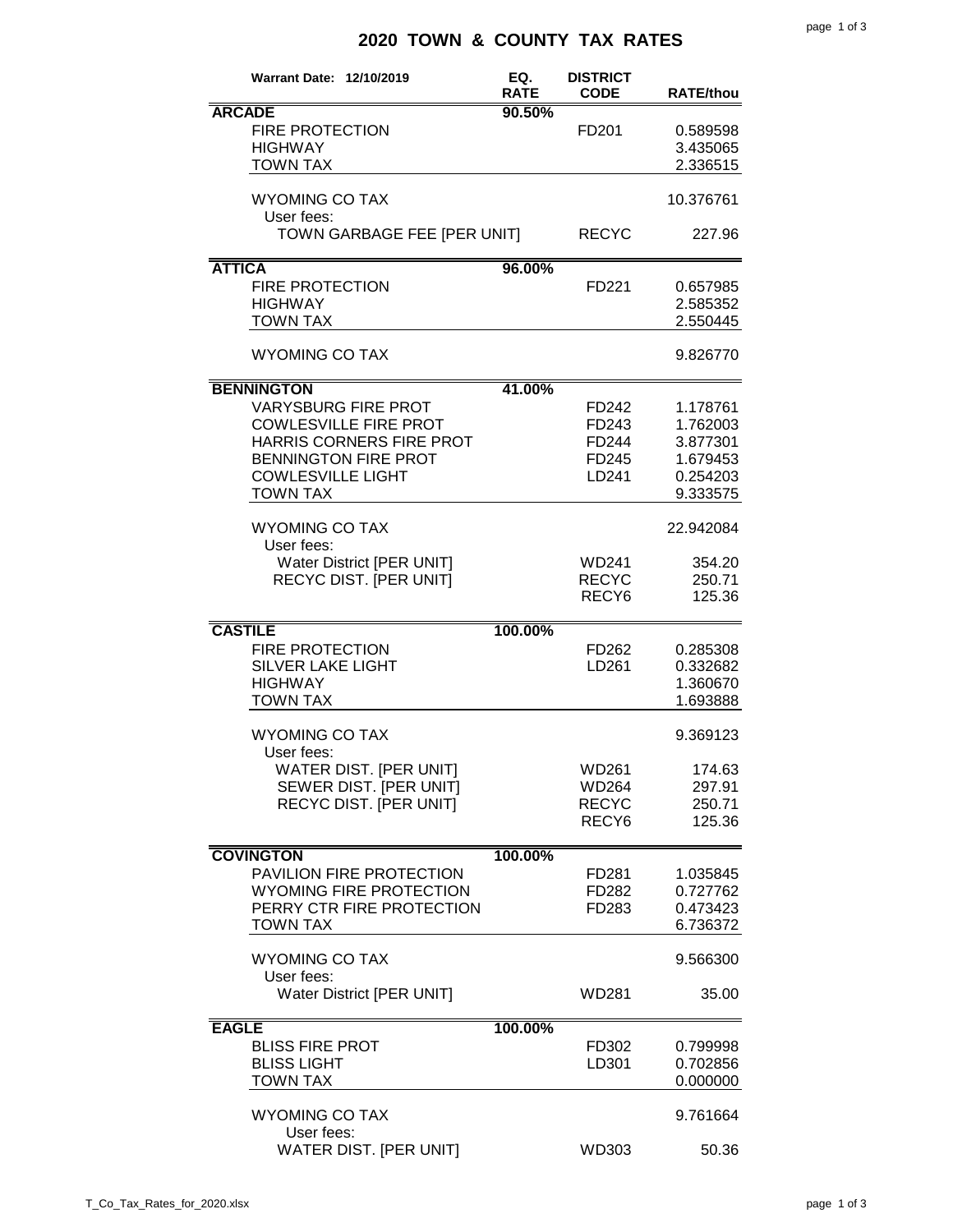## **2020 TOWN & COUNTY TAX RATES**

| <b>Warrant Date: 12/10/2019</b>                                                                                                                                       | EQ.<br><b>RATE</b> | <b>DISTRICT</b><br><b>CODE</b>                     | <b>RATE/thou</b>                                                                 |
|-----------------------------------------------------------------------------------------------------------------------------------------------------------------------|--------------------|----------------------------------------------------|----------------------------------------------------------------------------------|
| <b>GAINESVILLE</b><br><b>GAINESVILLE FIRE PROT</b><br>SILVER SPRINGS FIRE DIST<br><b>CASTILE FIRE DIST</b><br><b>HIGHWAY</b><br><b>TOWN TAX</b>                       | 98.00%             | FD321<br>FD322<br>FD323                            | 0.964766<br>0.976603<br>0.740263<br>3.372809<br>4.458790                         |
| <b>WYOMING CO TAX</b><br>User fees:                                                                                                                                   |                    |                                                    | 9.845532                                                                         |
| RECYC DIST. [PER UNIT]                                                                                                                                                |                    | <b>RECYC</b><br>RECY <sub>6</sub>                  | 250.71<br>125.36                                                                 |
| <b>GENESEE FALLS</b>                                                                                                                                                  | 99.00%             |                                                    |                                                                                  |
| <b>FIRE PROTECTION</b><br>PORTAGEVILLE LIGHT<br><b>TOWN TAX</b>                                                                                                       |                    | FD342<br>LD341                                     | 1.301730<br>1.513930<br>12.820250                                                |
| <b>WYOMING CO TAX</b><br>User fees:                                                                                                                                   |                    |                                                    | 10.131747                                                                        |
| RECYC DIST. [PER UNIT]                                                                                                                                                |                    | <b>RECYC</b><br>RECY <sub>6</sub>                  | 250.71<br>125.36                                                                 |
| <b>JAVA</b>                                                                                                                                                           | 100.00%            |                                                    |                                                                                  |
| <b>NORTH JAVA FIRE DIST</b><br>STRYKERSVILLE FIRE PROT<br>NORTH JAVA FIRE PROT<br>NORTH JAVA LIGHT<br><b>JAVA CENTER LIGHT</b><br>NORTH JAVA WATER<br><b>TOWN TAX</b> |                    | FD363<br>FD364<br>FD365<br>LD361<br>LD366<br>WD362 | 0.589845<br>0.794346<br>0.431454<br>0.476453<br>0.322414<br>1.273195<br>3.877506 |
| <b>WYOMING CO TAX</b>                                                                                                                                                 |                    |                                                    | 9.463819                                                                         |
| <b>MIDDLEBURY</b>                                                                                                                                                     | 93.00%             |                                                    |                                                                                  |
| <b>FIRE PROTECTION</b><br><b>AMBULANCE</b><br><b>HIGHWAY</b><br><b>TOWN TAX</b>                                                                                       |                    | FD381<br>FD382                                     | 0.642907<br>0.136320<br>3.795774<br>4.925491                                     |
| <b>WYOMING CO TAX</b>                                                                                                                                                 |                    |                                                    | 10.352864                                                                        |
| User fees:<br><b>RECYC DIST. [PER UNIT]</b>                                                                                                                           |                    | <b>RECYC</b><br>RECY <sub>6</sub>                  | 250.71<br>125.36                                                                 |
| <b>ORANGEVILLE</b>                                                                                                                                                    | 100.00%            |                                                    |                                                                                  |
| <b>VARYSBURG FIRE PROT</b><br>ORANGEVILLE FIRE PROT<br><b>ORANGEVILLE LIGHT</b><br><b>ORANGEVILLE LIGHT</b><br><b>TOWN TAX</b>                                        |                    | FD401<br>FD402<br>LD403<br>LD404                   | 0.483292<br>0.135883<br>0.328901<br>0.000000<br>0.000000                         |
| <b>WYOMING CO TAX</b><br>User fees:                                                                                                                                   |                    |                                                    | 9.524373                                                                         |
| RECYC DIST. [PER UNIT]<br>WATER DIST. [PER UNIT]                                                                                                                      |                    | <b>RECYC</b><br>RECY <sub>6</sub>                  | 250.71<br>125.36<br>457.33                                                       |